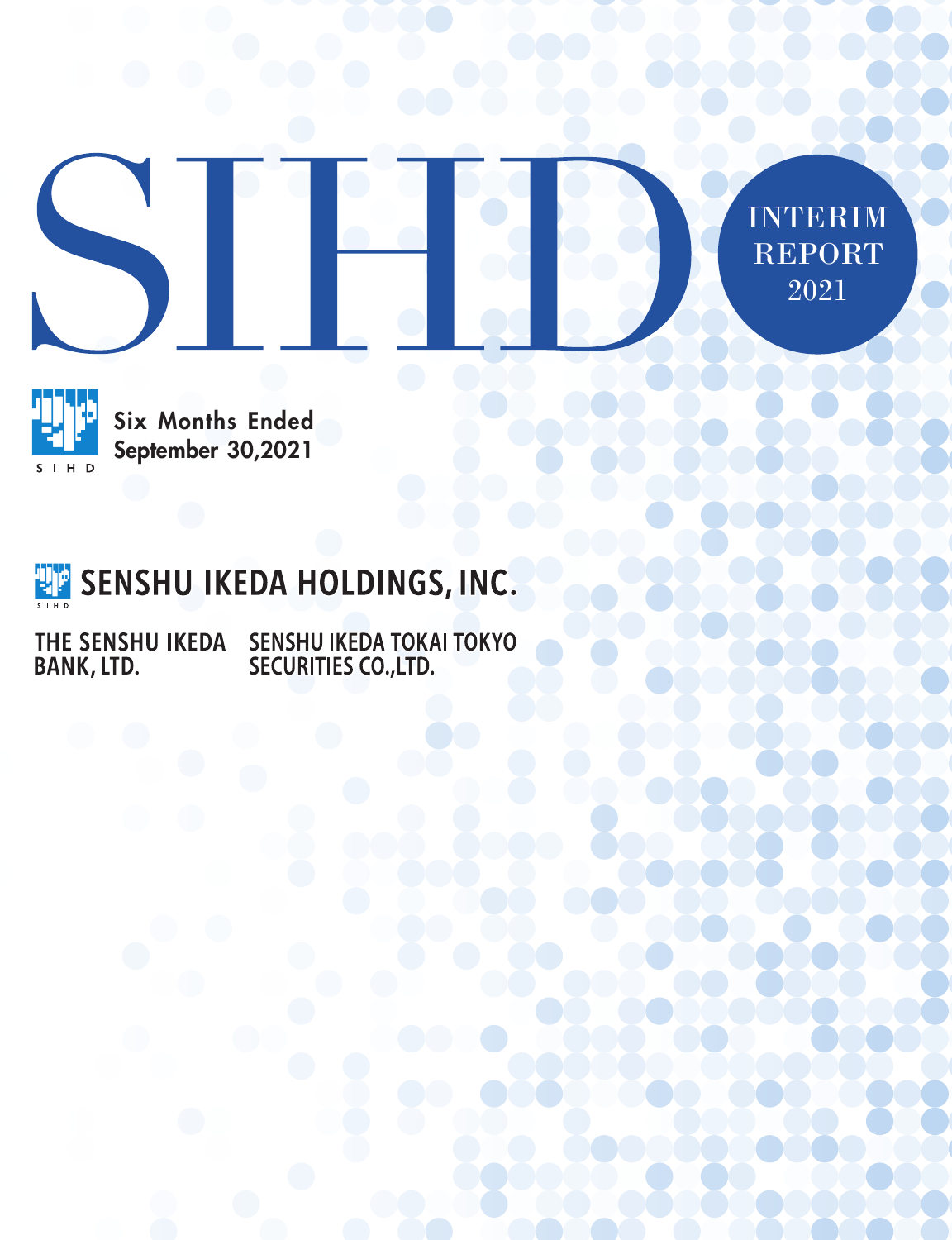

## **Sustained contribution to the regional communities**

#### **Management Principle**

Strive to become a financial group that "endear ourselves to the regional community by providing services tailored to customers' needs, while valuing "broad networks of relationships" and "an enterprising spirit."

#### **Management Policy**

- 1. Create a "most trusted by customers" financial group which respects personal relationships and promotes honest and approachable banking.
- 2. Create a financial group with a commanding regional presence by researching and predicting trends to provide advanced, high-quality services.
- 3. Pursue transparent operations and live up to the trust of the shareholders, while maintaining a competitive edge through strong financial standing, high profitability and management efficiency.
- 4. Promote "coexistence with the region" by utilizing industrial, academic and management networks for business matching.
- 5. Focus on gaining the trust of the communities through compliance with laws and regulations and corporate activities that are considerate of the environment.
- 6. Provide a workplace for employees of the financial group which encourages employees to exercise talents and develop skills, with an emphasis on proactive self improvement, thereby contributing to the development of upstanding citizens.

#### **Vision 25**

We contribute to build a future society where everyone can be active, by offering absolute solutions to our regional customers and developing our potential ability.

#### **Basic Policy**

- 1. Offer the most suitable solutions exactly from customers' point of view through the various issues of customers.
- 2. Create a workplace where employees can be active in diverse fields by meeting customers' trust.
- 3. Contribute to realize a sustainable development of the regional communities and reliable and fulfilling life of regional customers through our business activities.

## CONTENTS

| <b>Consolidated Financial Information</b> |
|-------------------------------------------|
| Non-consolidated Financial Information    |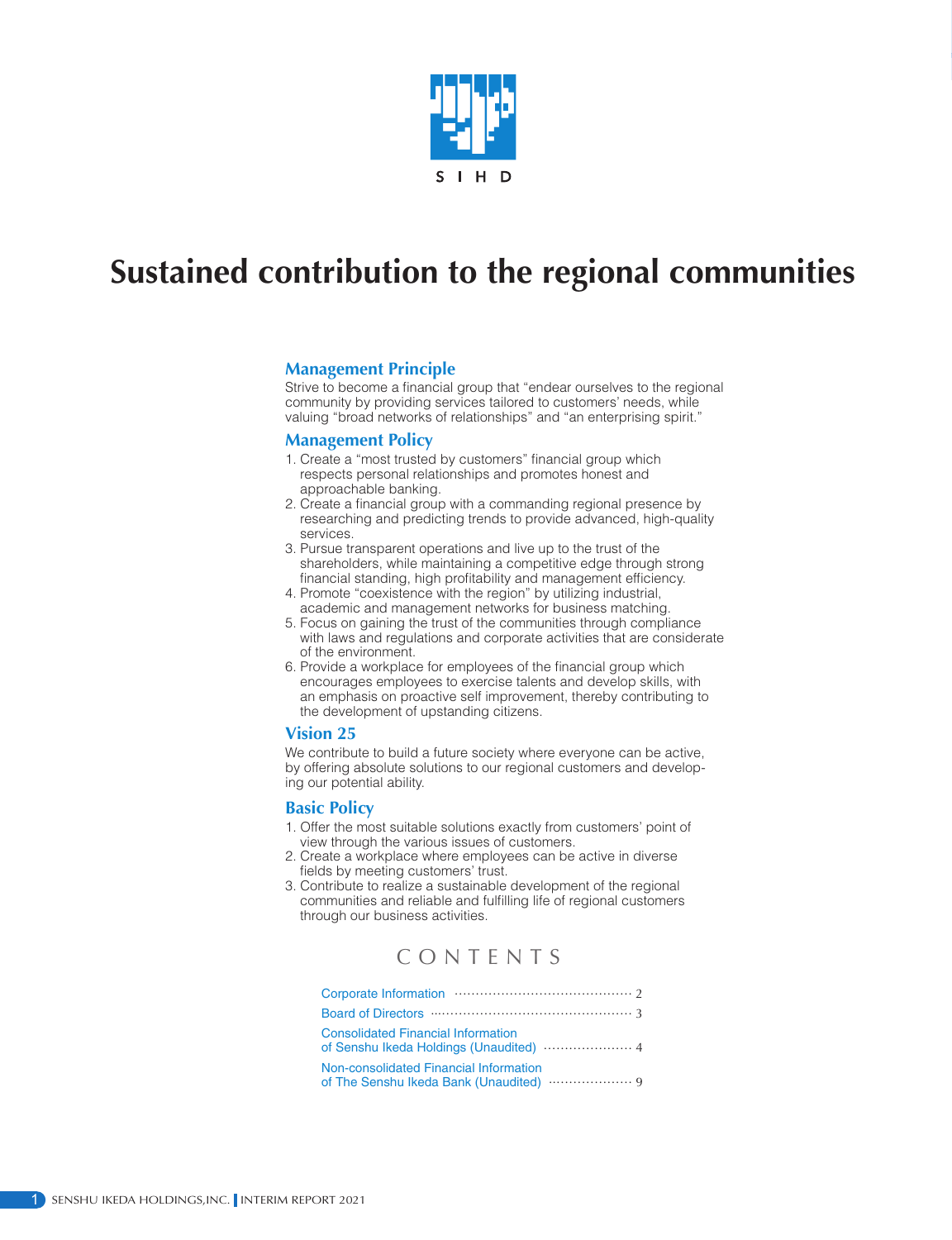## **Corporate Information**

**Corporate Data** (As of the end of September, 2021)

## Senshu Ikeda Holdings, Inc.

| Establishment:           | October 1, 2009                                                                                                                                                                                                                                                                   |
|--------------------------|-----------------------------------------------------------------------------------------------------------------------------------------------------------------------------------------------------------------------------------------------------------------------------------|
| Location:                | 18-14 Chayamachi, Kita-ku, Osaka-City, Osaka 530-0013, Japan                                                                                                                                                                                                                      |
| Phone:                   | 81-(0)6-4802-0181                                                                                                                                                                                                                                                                 |
| URL:                     | https://www.senshuikeda-hd.co.jp                                                                                                                                                                                                                                                  |
| Share Capital:           | ¥102.9 billion                                                                                                                                                                                                                                                                    |
|                          | Business Activities: Management and other related operations of banks and affiliates<br>whose shares can be held in accordance with the Banking Act<br>and other related operations, and businesses which bank holding<br>company can operate in accordance with the Banking Act. |
| Number of Employees: 115 |                                                                                                                                                                                                                                                                                   |
| Stock Listing:           | <b>Tokyo Stock Exchange</b>                                                                                                                                                                                                                                                       |

## The Senshu Ikeda Bank, Ltd.

| Establishment:             | September 1, 1951                                            |
|----------------------------|--------------------------------------------------------------|
| Location:                  | 18-14 Chayamachi, Kita-ku, Osaka-City, Osaka 530-0013, Japan |
| Phone:                     | 81-(0)6-6375-1005                                            |
| URL:                       | https://www.sihd-bk.jp                                       |
| Share Capital:             | ¥61.3 billion                                                |
| Deposits:                  | ¥5.5662 trillion                                             |
| Loans:                     | ¥4.4400 trillion                                             |
| Number of Branches: 139    |                                                              |
| Number of Employees: 2,321 |                                                              |
|                            |                                                              |

## International Network

|                | <b>Suzhou Representative Office:</b> |                               | Ho Chi Minh City Representative Office: |  |  |
|----------------|--------------------------------------|-------------------------------|-----------------------------------------|--|--|
|                | 399 East Baodai Road,                | 7th Floor, Sun Wah Tower,     |                                         |  |  |
|                | Wuzhong District, Suzhou,            | 115 Nguyen Hue Boulevard,     |                                         |  |  |
| Jiangsu, China |                                      | District 1, Ho Chi Minh City, |                                         |  |  |
|                |                                      | Vietnam                       |                                         |  |  |
| Phone:         | 86-(0)512-6585-1791                  | Phone:                        | 84-(0)28-3821-3295                      |  |  |
| Facsimile :    | 86-(0)512-6585-2312                  | Facsimile :                   | 84-(0)28-3821-3298                      |  |  |

## Senshu Ikeda Tokai Tokyo Securities Co.,Ltd.

| Establishment:                          | January 30, 2013                                              |
|-----------------------------------------|---------------------------------------------------------------|
| Location:                               | 18-14 Chayamachi, Kita-ku, Osaka-City, Osaka 530-0013, Japan* |
| Phone:                                  | 81-(0)6-6485-0031                                             |
| URL:                                    | https://www.sittsec.co.jp                                     |
| Share Capital:                          | ¥1.25 billion                                                 |
| Assets Under Management: ¥142.3 billion |                                                               |
| Number of Branches: 7                   |                                                               |
| Number of Employees: 133                |                                                               |
|                                         |                                                               |

\*Relocated to 3-2-1 Toyosaki, Kita-ku, Osaka-City, Osaka 531-0072, Japan on 1st October 2021.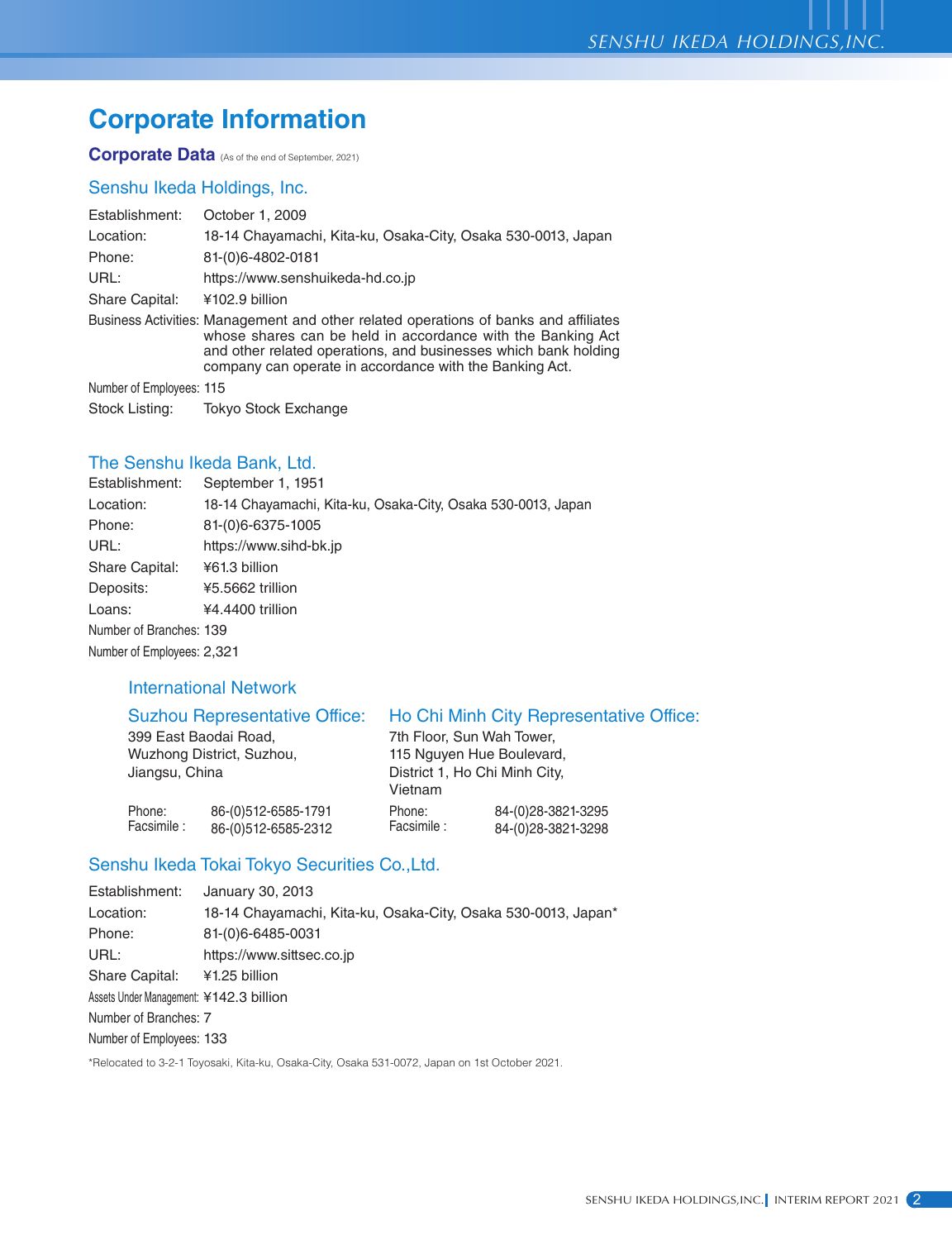## **Board of Directors**

## **Senshu Ikeda Holdings**

### **Board of Directors** (As of June 23, 2021)

| Representative Director<br>and Chairman       | Takayuki Ota                                    | Director &<br>Executive Officer | Senior Managing Yasuki Hosomi  | Director<br>(Outside)                              | Takao Koyama      | (Full-time)          | Audit & Supervisory Hiroo Maeno                     |
|-----------------------------------------------|-------------------------------------------------|---------------------------------|--------------------------------|----------------------------------------------------|-------------------|----------------------|-----------------------------------------------------|
| Representative Director,<br>President and CEO | Atsushi Ukawa                                   | Director                        | Shinji Inoue                   | <b>Director</b><br>(Outside)                       | Tomokazu Yamazawa | (Outside)            | Audit & Supervisory<br>Roard Member "Seiji Morinobu |
|                                               |                                                 | Director &<br>Executive Officer | Senior Managing Toshiyuki Wada | Director<br>(Outside)                              | Atsuko Ogasawara  | (Outside)            | Audit & Supervisory Kouhei Nakanishi                |
|                                               |                                                 | Director<br>(Outside)           | Minoru Furukawa                | Audit & Supervisory<br>Board Member<br>(Full-time) | Satoshi Kitagawa  |                      |                                                     |
|                                               | <b>Executive Officers</b> (As of June 23, 2021) |                                 |                                |                                                    |                   |                      |                                                     |
| Senior Managing<br>Executive Officer          | Akira Harada                                    | Officer                         | Managing Osamu Tsukagoshi      | Executive<br>Officer                               | Katsumi Hiramatsu | Executive<br>Officer | Tomoyuki Shinohara                                  |

Executive Atsushi Otsuka

Executive Officer Keisuke Misaki

### **The Senshu Ikeda Bank**

Managing<br><sub>Executive Officer</sub> Tsutomu Irie

#### **Board of Directors** (As of June 23, 2021)

| Representative Director<br>and Chairman       | Takayuki Ota  | Director & Senior Managing Shinji Inoue   | Non-executive Director<br>(Non-full-time)       | Minoru Furukawa   |                                                                  |
|-----------------------------------------------|---------------|-------------------------------------------|-------------------------------------------------|-------------------|------------------------------------------------------------------|
| Representative Director,<br>President and CEO | Atsushi Ukawa | Director & Senior Managing Toshiyuki Wada | Non-executive Director<br>(Non-full-time)       | Takao Koyama      | Audit & Supervisory<br>Board Member (Outside) Ken-ichi Yoshimoto |
|                                               |               | Director & Managing Hiromasa Hirai        | Non-executive Director<br>(Non-full-time)       | Tomokazu Yamazawa | Audit & Supervisory<br>Board Member (Outside)     Kenji Fukuda   |
|                                               |               | Director & Managing Hirohito Sakaguchi    | Non-executive Director<br>(Non-full-time)       | Atsuko Ogasawara  |                                                                  |
|                                               |               | Director & Managing Osamu Tsukagoshi      | Audit & Supervisory<br>Board Member (Full-time) | Masahiro Saito    |                                                                  |
|                                               |               |                                           |                                                 |                   |                                                                  |

## **n** Executive Officers (As of June 23, 2021)

|                               | Senior Managing Koji Miyata                   | Executive<br>Officer | Kyoko Matsushita | Executive<br>Officer | Shin-ichi Kojima | Executive<br>Officer | Ryoichi limuro    |
|-------------------------------|-----------------------------------------------|----------------------|------------------|----------------------|------------------|----------------------|-------------------|
|                               | Managing<br>Executive Officer TSutomu Irie    | Executive<br>Officer | Keisuke Misaki   | Executive<br>Officer | Akira Sasaki     | Executive<br>Officer | Masahide Inui     |
|                               | Managing<br>Executive Officer Susumu Yamagata | Executive<br>Officer | Atsushi Otsuka   | Executive<br>Officer | Hiroshi Sudo     | Executive<br>Officer | Yasuji Kanbayashi |
| Managing<br>Executive Officer | Takayoshi Fujiwara                            | Executive<br>Officer | Hiromu Koujiya   | Executive<br>Officer | Yoshi Yamamoto   | Executive<br>Officer | Takahiro Doki     |

### **Senshu Ikeda Tokai Tokyo Securities**

## **Board of Directors** (As of June 23, 2021)

| Representative<br>Director and<br>President      | Motoshi Inoue     | Audit & Supervisory<br>Board Member<br>(Full-time) | Mamoru Kudo   |
|--------------------------------------------------|-------------------|----------------------------------------------------|---------------|
| Representative<br>Director and<br>Vice President | Hironobu Furusawa | Audit & Supervisory<br>Board Member<br>(Outside)   | Jun Matsumura |
| Senior Managing<br><b>Director</b>               | Muneharu Kurita   | Audit & Supervisory<br>Board Member<br>(Outside)   | Katsuo Saitou |

#### **Executive Officers** (As of June 23, 2021)

Executive Officer Toshiyuki Inoue Executive Officer Masaomi Umezawa

Executive Officer Shigeki Kawamura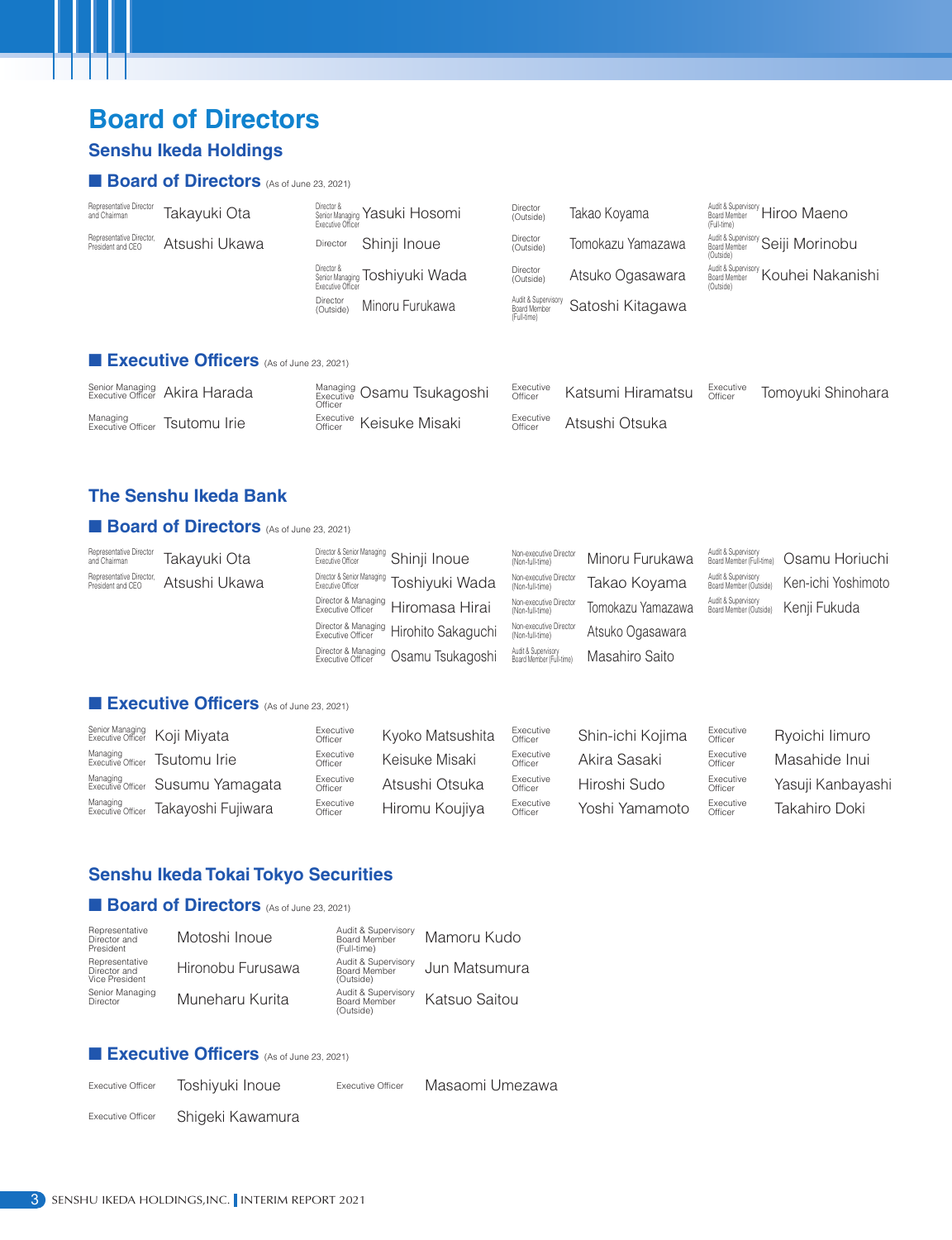## **Consolidated Financial Information of Senshu Ikeda Holdings (Unaudited)**

**Consolidated Interim Balance Sheets (Unaudited)**

Senshu Ikeda Holdings, Inc. and Consolidated Subsidiaries As of 30th September, 2021 and 31st March, 2021

|                                                                   | Thousands of<br>U.S. dollars<br>Millions of yen |                          |                             |  |  |  |
|-------------------------------------------------------------------|-------------------------------------------------|--------------------------|-----------------------------|--|--|--|
|                                                                   |                                                 |                          |                             |  |  |  |
|                                                                   | As of September 30,<br>2021                     | As of March 31,<br>2021  | As of September 30,<br>2021 |  |  |  |
| <b>Assets</b>                                                     |                                                 |                          |                             |  |  |  |
| Cash and due from banks                                           | ¥<br>1,981,982                                  | ¥<br>1,671,441           | \$17,708,917                |  |  |  |
| Call loans and bills bought                                       | 8,629                                           | 9,414                    | 77,099                      |  |  |  |
| Monetary claims bought                                            | 89                                              | 79                       | 795                         |  |  |  |
| Money held in trust                                               | 24,504                                          | 20,001                   | 218,942                     |  |  |  |
| Securities                                                        | 617,664                                         | 564,580                  | 5,518,799                   |  |  |  |
| Loans and bills discounted                                        | 4,418,175                                       | 4,291,531                | 39,476,188                  |  |  |  |
| Foreign exchange assets                                           | 5,659                                           | 5,061                    | 50,562                      |  |  |  |
| Other assets                                                      | 73,074                                          | 83,958                   | 652,912                     |  |  |  |
| Tangible fixed assets                                             | 36,545                                          | 37,122                   | 326,527                     |  |  |  |
| Intangible fixed assets                                           | 4,291                                           | 4,632                    | 38,339                      |  |  |  |
| Net defined benefit assets                                        | 23,649                                          | 23,462                   | 211,302                     |  |  |  |
| Deferred tax assets                                               | 1,735                                           | 2,751                    | 15,502                      |  |  |  |
| Customers' liabilities for acceptances and guarantees             | 7,638                                           | 7,407                    | 68,245                      |  |  |  |
| Reserve for possible loan losses                                  | (16, 658)                                       | (15, 899)                | (148, 838)                  |  |  |  |
| <b>Total assets</b>                                               | ¥<br>7,186,983                                  | 6,705,548<br>¥           | \$64,215,359                |  |  |  |
|                                                                   |                                                 |                          |                             |  |  |  |
| Liabilities and net assets                                        |                                                 |                          |                             |  |  |  |
| <b>Liabilities</b>                                                |                                                 |                          |                             |  |  |  |
| Deposits                                                          | ¥<br>5,553,247                                  | 5,408,845<br>¥           | \$49,618,003                |  |  |  |
| Negotiable certificates of deposit                                | 39,950                                          |                          | 356,951                     |  |  |  |
| Call maney and bills sold                                         | 230,000                                         |                          | 2,055,039                   |  |  |  |
| Payables under securities lending transactions                    | 15,154                                          | 10,323                   | 135,400                     |  |  |  |
| Borrowed money                                                    | 1,026,613                                       | 973,225                  | 9,172,739                   |  |  |  |
| Foreign exchange liabilities                                      | 316                                             | 487                      | 2,823                       |  |  |  |
| Borrowed money from trust account                                 | 45                                              | $\overline{\phantom{m}}$ | 402                         |  |  |  |
| Other liabilities                                                 | 58,305                                          | 54,420                   | 520,952                     |  |  |  |
| Provision for employees' bonuses                                  | 1,995                                           | 1,655                    | 17,825                      |  |  |  |
| Net defined benefit liability                                     | 142                                             | 136                      | 1,268                       |  |  |  |
| Accrued retirement benefits for directors and audit & supervisory | 4                                               | 4                        | 35                          |  |  |  |
| board members                                                     |                                                 |                          |                             |  |  |  |
| Reserve for reimbursement of deposits                             | 333                                             | 392                      | 2,975                       |  |  |  |
| Reserve for point services                                        | 44                                              | 175                      | 393                         |  |  |  |
| Reserve for contingent losses                                     | 1,158                                           | 1,171                    | 10,346                      |  |  |  |
| Reserve under special laws                                        | 10                                              | 8                        | 89                          |  |  |  |
| Deferred tax liabilities                                          | 257                                             | 250                      | 2,296                       |  |  |  |
| Acceptances and guarantees                                        | 7,638                                           | 7,407                    | 68,245                      |  |  |  |
| <b>Total liabilities</b>                                          | 6,935,218                                       | 6,458,505                | 61,965,850                  |  |  |  |
| Net assets                                                        |                                                 |                          |                             |  |  |  |
| Shareholders' equity:                                             |                                                 |                          |                             |  |  |  |
| Capital stock                                                     | 102,999                                         | 102,999                  | 920,291                     |  |  |  |
| Capital surplus                                                   | 42,108                                          | 42,107                   | 376,233                     |  |  |  |
| Retained earnings                                                 | 84,803                                          | 81,087                   | 757,710                     |  |  |  |
| Treasury stock                                                    | (145)                                           | (163)                    | (1, 295)                    |  |  |  |
| Total shareholders' equity                                        | 229,765                                         | 226,030                  | 2,052,939                   |  |  |  |
| Accumulated other comprehensive income:                           |                                                 |                          |                             |  |  |  |
| Net unrealized gain (loss) on available-for-sale securities       | 12,261                                          | 10,744                   | 109,551                     |  |  |  |
| Net unrealized gain (loss) on deferred hedges                     | (110)                                           | (133)                    | (982)                       |  |  |  |
| Remeasurements of defined benefit plans                           | 7,314                                           | 7,889                    | 65,350                      |  |  |  |
| Total accumulated other comprehensive income                      | 19,465                                          | 18,500                   | 173,918                     |  |  |  |
| Stock subscription rights                                         | 66                                              | 76                       | 589                         |  |  |  |
| Non-controlling interests                                         | 2,466                                           | 2,434                    | 22,033                      |  |  |  |
| Total net assets                                                  | 251,764                                         | 247,042                  | 2,249,499                   |  |  |  |
| Total liabilities and net assets                                  | ¥<br>7,186,983                                  | ¥<br>6,705,548           | \$64,215,359                |  |  |  |

(Note 1) The amounts are presented in millions of yen and are rounded down to the nearest million.

(Note 2) U.S. dollar amounts are translated, for convenience only, at the rate of ¥111.92 = \$1.00, as of Sept. 30, 2021.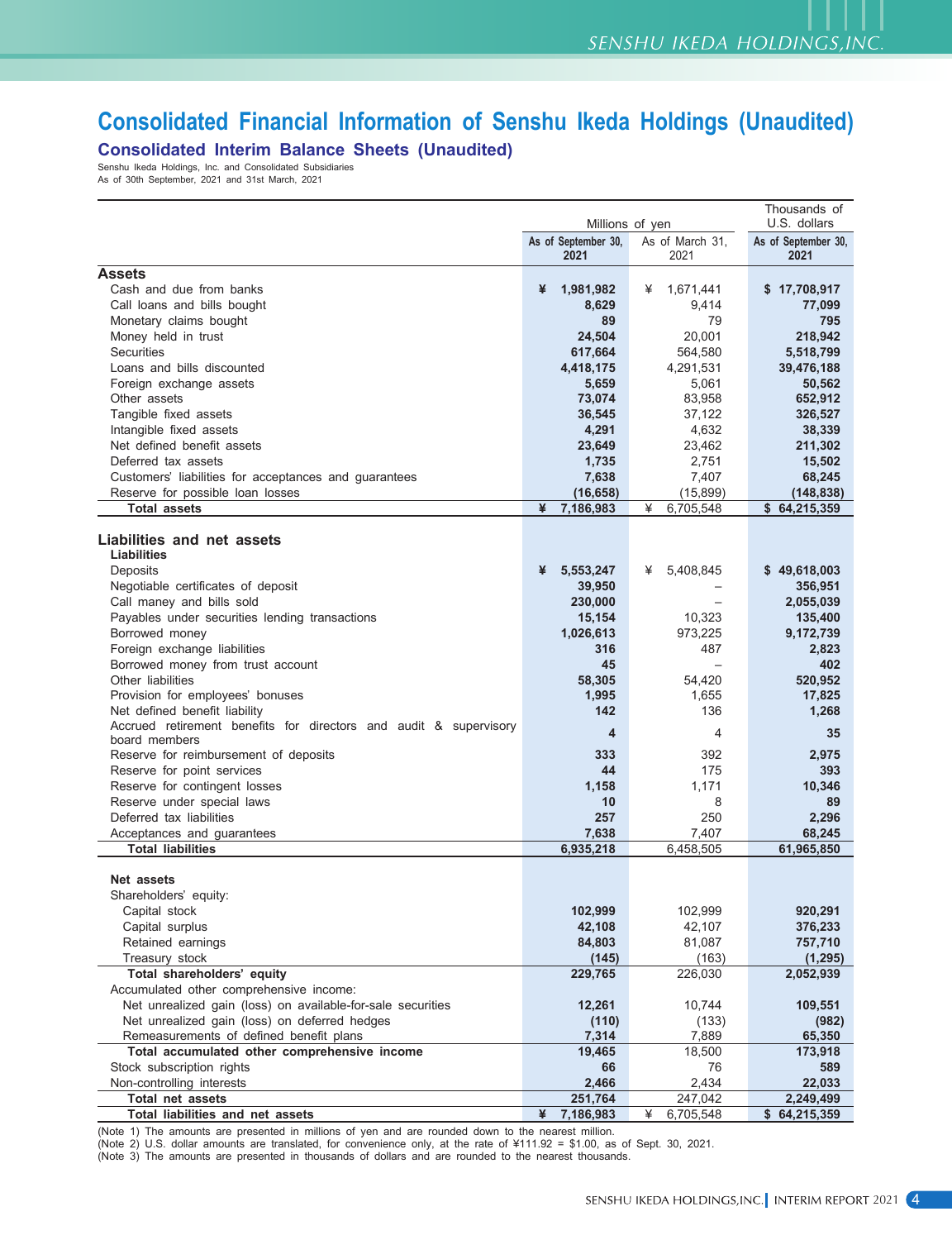#### **Consolidated Interim Statements of Operations (Unaudited)**

Senshu Ikeda Holdings, Inc. and Consolidated Subsidiaries Six months ended 30th September, 2021 and 2020

|                                                  | Thousands of    |              |               |  |  |
|--------------------------------------------------|-----------------|--------------|---------------|--|--|
|                                                  | Millions of yen | U.S. dollars |               |  |  |
|                                                  | 2021            | 2020         | 2021          |  |  |
| <b>Income</b>                                    |                 |              |               |  |  |
| Interest income:                                 |                 |              |               |  |  |
| Interest on loans and bills discounted           | ¥<br>19,951     | ¥<br>19.611  | \$<br>178,261 |  |  |
| Interest and dividends on securities             | 1,455           | 1,389        | 13,000        |  |  |
| Other interest income                            | 760             | 258          | 6,790         |  |  |
| Trust fees                                       | 1               |              | 8             |  |  |
| Fees and commissions                             | 10,535          | 10,133       | 94,129        |  |  |
| Other operating income                           | 1,096           | 1,385        | 9,792         |  |  |
| Recoveries of written-off claims                 | 374             | 245          | 3,341         |  |  |
| Gain on sales or disposal of fixed assets        | 6               | 27           | 53            |  |  |
| Other income                                     | 6.810           | 6,837        | 60,847        |  |  |
| <b>Total income</b>                              | 40,991          | 39,889       | 366,252       |  |  |
|                                                  |                 |              |               |  |  |
| <b>Expenses</b>                                  |                 |              |               |  |  |
| Interest expenses:                               |                 |              |               |  |  |
| Interest on deposits                             | 474             | 557          | 4,235         |  |  |
| Interest on borrowings and rediscounts           | 20              | 73           | 178           |  |  |
| Other interest expenses                          | 18              | 73           | 160           |  |  |
| Fees and commissions                             | 3,538           | 3,460        | 31,611        |  |  |
| Other operating expenses                         | 7               | 20           | 62            |  |  |
| General and administrative expenses              | 22,553          | 22,583       | 201,510       |  |  |
| Loss on sales or disposal of fixed assets        | 39              | 22           | 348           |  |  |
| Loss on impairment of fixed assets               | 3               | 3            | 26            |  |  |
| Other expenses                                   | 7,440           | 7,673        | 66,476        |  |  |
| <b>Total expenses</b>                            | 34,096          | 34,468       | 304,646       |  |  |
| Income before income taxes                       | 6,895           | 5,421        | 61,606        |  |  |
|                                                  |                 |              |               |  |  |
| Income taxes                                     |                 |              |               |  |  |
| Current                                          | 924             | 221          | 8,255         |  |  |
| Deferred                                         | 483             | 734          | 4,315         |  |  |
| <b>Total income taxes</b>                        | 1,407           | 956          | 12,571        |  |  |
| Profit                                           | 5,488           | 4,465        | 49,035        |  |  |
| Profit attributable to non-controlling interests | 31              | 14           | 276           |  |  |
| Profit attributable to owners of the parent      | ¥<br>5.456      | ¥<br>4.450   | \$<br>48.749  |  |  |

(Note 1) The amounts are presented in millions of yen and are rounded down to the nearest million.

(Note 2) U.S. dollar amounts are translated, for convenience only, at the rate of ¥111.92 = \$1.00, as of Sept. 30, 2021.

(Note 3) The amounts are presented in thousands of dollars and are rounded to the nearest thousands.

#### **Consolidated Interim Statements of Comprehensive Income (Unaudited)**

Senshu Ikeda Holdings, Inc. and Consolidated Subsidiaries Six months ended 30th September, 2021 and 2020

|                                                             | Millions of yen |       |   |       | Thousands of<br>U.S. dollars |          |
|-------------------------------------------------------------|-----------------|-------|---|-------|------------------------------|----------|
|                                                             |                 | 2021  |   | 2020  |                              | 2021     |
| Profit                                                      | ¥               | 5.488 | ¥ | 4.465 | \$                           | 49,035   |
|                                                             |                 |       |   |       |                              |          |
| Other comprehensive income                                  |                 |       |   |       |                              |          |
| Net unrealized gain (loss) on available-for-sale securities |                 | 1,517 |   | 2.874 |                              | 13,554   |
| Net unrealized gain (loss) on deferred hedges               |                 | 22    |   | (4)   |                              | 196      |
| Remeasurements of defined benefit plans                     |                 | (575) |   | (132) |                              | (5, 137) |
| Total other comprehensive income                            |                 | 965   |   | 2.737 |                              | 8,622    |
| Comprehensive income                                        | ¥               | 6,453 | ¥ | 7,202 |                              | 57,657   |
| Total comprehensive income attributable to:                 |                 |       |   |       |                              |          |
| Owners of the parent                                        |                 | 6,421 |   | 7,188 |                              | 57,371   |
| Non-controlling interests                                   |                 | 31    |   | 14    |                              | 276      |

(Note 1) The amounts are presented in millions of yen and are rounded down to the nearest million.

(Note 2) U.S. dollar amounts are translated, for convenience only, at the rate of ¥111.92 = \$1.00, as of Sept. 30, 2021. (Note 3) The amounts are presented in thousands of dollars and are rounded to the nearest thousands.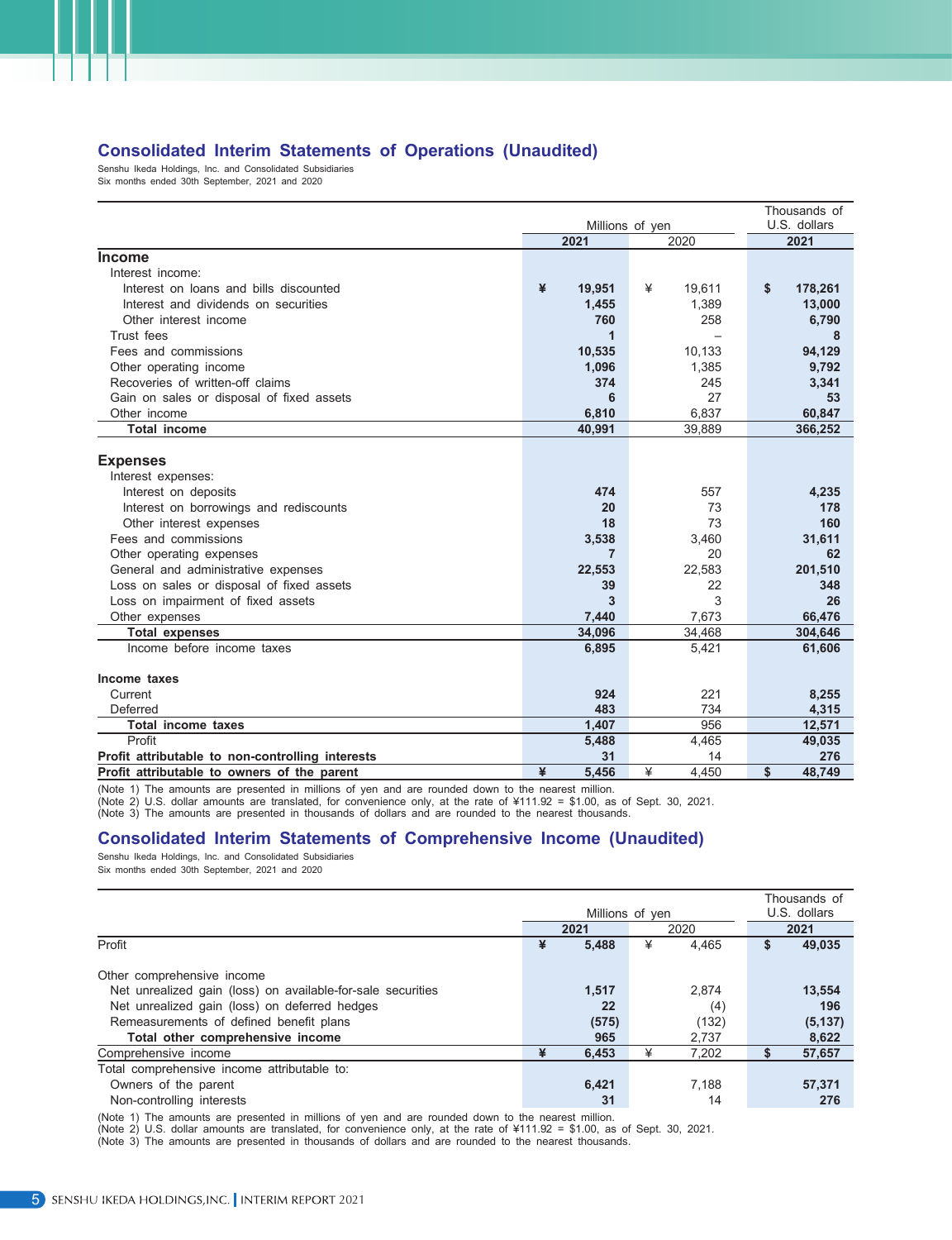## **Consolidated Interim Statements of Changes in Net Assets (Unaudited)**

Senshu Ikeda Holdings, Inc. and Consolidated Subsidiaries Six months ended September 30, 2020

|                                                             |                                           |                |          |          |                        | Millions of Yen                                            |                                                 |                                   |                              |                     |           |
|-------------------------------------------------------------|-------------------------------------------|----------------|----------|----------|------------------------|------------------------------------------------------------|-------------------------------------------------|-----------------------------------|------------------------------|---------------------|-----------|
|                                                             | Accumulated other<br>comprehensive income |                |          |          |                        |                                                            |                                                 |                                   |                              |                     |           |
|                                                             | Capital                                   | Capital        | Retained | Treasury | Total<br>shareholder's | Net unrealized<br>gain (loss) on<br>available-<br>for-sale | Net<br>unrealized<br>gain (loss) on<br>deferred | Remeasure-<br>ments of<br>defined | <b>Stock</b><br>subscription | Non-<br>controlling | Total net |
|                                                             | stock                                     | surplus        | earnings | stock    | equity                 | securities                                                 | hedges                                          | benefit plans                     | rights                       | interests           | assets    |
| BALANCE, APRIL 1, 2020                                      | 102,999                                   | 42,105         | 78,839   | (94)     | 223,850                | 5,752                                                      | (170)                                           | 638                               | 79                           | 2,223               | 232,373   |
| of<br>Purchase<br>of<br>shares<br>consolidated subsidiaries |                                           | $\overline{2}$ |          |          | $\overline{2}$         |                                                            |                                                 |                                   |                              |                     |           |
| Cash dividends                                              |                                           |                | (1, 427) |          | (1, 427)               |                                                            |                                                 |                                   |                              |                     | (1, 427)  |
| Profit attributable to owners of the parent                 |                                           |                | 4,450    |          | 4,450                  |                                                            |                                                 |                                   |                              |                     | 4,450     |
| Acquisition of treasury stock                               |                                           |                |          | (0)      | (0)                    |                                                            |                                                 |                                   |                              |                     | (0)       |
| Disposal of treasury stock                                  |                                           | (3)            |          | 25       | 21                     |                                                            |                                                 |                                   |                              |                     | 21        |
| Net changes in items other<br>than shareholder's equity     |                                           |                |          |          |                        | 2,875                                                      | (4)                                             | (132)                             | (14)                         | 13                  | 2,737     |
| Total changes during the period                             |                                           | (0)            | 3,022    | 25       | 3,047                  | 2,875                                                      | (4)                                             | (132)                             | (14)                         | 13                  | 5,784     |
| BALANCE, SEPTEMBER 30, 2020                                 | 102.999                                   | 42,104         | 81,862   | (68)     | 226,897                | 8,627                                                      | (174)                                           | 506                               | 64                           | 2,236               | 238,157   |

Six months ended September 30, 2021

|                                                                                              | Millions of Yen   |         |          |          |               |                              |                              |                        |              |             |           |
|----------------------------------------------------------------------------------------------|-------------------|---------|----------|----------|---------------|------------------------------|------------------------------|------------------------|--------------|-------------|-----------|
|                                                                                              | Accumulated other |         |          |          |               |                              |                              |                        |              |             |           |
|                                                                                              |                   |         |          |          |               |                              | comprehensive income         |                        |              |             |           |
|                                                                                              |                   |         |          |          |               | Net unrealized               | Net                          |                        |              |             |           |
|                                                                                              |                   |         |          |          | Total         | gain (loss) on<br>available- | unrealized<br>gain (loss) on | Remeasure-<br>ments of | <b>Stock</b> | Non-        |           |
|                                                                                              | Capital           | Capital | Retained | Treasury | shareholder's | for-sale                     | deferred                     | defined                | subscription | controlling | Total net |
|                                                                                              | stock             | surplus | earnings | stock    | equity        | securities                   | hedges                       | benefit plans          | rights       | interests   | assets    |
| BALANCE, APRIL 1, 2021                                                                       | 102,999           | 42,107  | 81,087   | (163)    | 226,030       | 10,744                       | (133)                        | 7,889                  | 76           | 2,434       | 247,042   |
| Cumulative effect of change in accounting policy                                             |                   |         | (315)    |          | (315)         |                              |                              |                        |              | (0)         | (315)     |
| Balance at the beginning of current period<br>which reflects the change in accounting policy | 102,999           | 42,107  | 80,772   | (163)    | 225,715       | 10,744                       | (133)                        | 7,889                  | 76           | 2,434       | 246,727   |
| Cash dividends                                                                               |                   |         | (1, 425) |          | (1, 425)      |                              |                              |                        |              |             | (1, 425)  |
| Profit attributable to owners of the parent                                                  |                   |         | 5,456    |          | 5,456         |                              |                              |                        |              |             | 5,456     |
| Acquisition of treasury stock                                                                |                   |         |          | (0)      | (0)           |                              |                              |                        |              |             | (0)       |
| Disposal of treasury stock                                                                   |                   |         |          | 18       | 19            |                              |                              |                        |              |             | 19        |
| Net changes in items other<br>than shareholder's equity                                      |                   |         |          |          |               | 1,517                        | 22                           | (575)                  | (10)         | 31          | 986       |
| Total changes during the period                                                              |                   |         | 4,031    | 18       | 4,050         | 1,517                        | 22                           | (575)                  | (10)         | 31          | 5,037     |
| BALANCE, SEPTEMBER 30, 2021                                                                  | 102,999           | 42,108  | 84,803   | (145)    | 229,765       | 12,261                       | (110)                        | 7,314                  | 66           | 2,466       | 251,764   |

|                                                                                              | Thousands of U.S. Dollars                     |         |           |          |               |                |                |               |              |             |           |
|----------------------------------------------------------------------------------------------|-----------------------------------------------|---------|-----------|----------|---------------|----------------|----------------|---------------|--------------|-------------|-----------|
|                                                                                              | Accumulated other                             |         |           |          |               |                |                |               |              |             |           |
|                                                                                              | comprehensive income<br>Net<br>Net unrealized |         |           |          |               |                |                |               |              |             |           |
|                                                                                              |                                               |         |           |          |               | gain (loss) on | unrealized     | Remeasure-    |              |             |           |
|                                                                                              |                                               |         |           |          | Total         | available-     | gain (loss) on | ments of      | <b>Stock</b> | Non-        |           |
|                                                                                              | Capital                                       | Capital | Retained  | Treasury | shareholder's | for-sale       | deferred       | defined       | subscription | controlling | Total net |
|                                                                                              | stock                                         | surplus | earnings  | stock    | equity        | securities     | hedges         | benefit plans | rights       | interests   | assets    |
| BALANCE, APRIL 1, 2021                                                                       | 920,291                                       | 376,224 | 724,508   | (1, 456) | 2,019,567     | 95,997         | (1, 188)       | 70,487        | 679          | 21,747      | 2,207,308 |
| Cumulative effect of change in accounting policy                                             |                                               |         | (2,814)   |          | (2,814)       |                |                |               |              |             | (2,814)   |
| Balance at the beginning of current period<br>which reflects the change in accounting policy | 920,291                                       | 376,224 | 721,694   | (1, 456) | 2,016,753     | 95,997         | (1, 188)       | 70,487        | 679          | 21,747      | 2,204,494 |
| Cash dividends                                                                               |                                               |         | (12, 732) |          | (12, 732)     |                |                |               |              |             | (12, 732) |
| Profit attributable to owners of the parent                                                  |                                               |         | 48,749    |          | 48,749        |                |                |               |              |             | 48,749    |
| Acquisition of treasury stock                                                                |                                               |         |           | (0)      | (0)           |                |                |               |              |             | (0)       |
| Disposal of treasury stock                                                                   |                                               | 8       |           | 160      | 169           |                |                |               |              |             | 169       |
| Net changes in items other<br>than shareholders' equity                                      |                                               |         |           |          |               | 13,554         | 196            | (5, 137)      | (89)         | 276         | 8,809     |
| Total changes during the period                                                              |                                               | 8       | 36,016    | 160      | 36,186        | 13,554         | 196            | (5, 137)      | (89)         | 276         | 45,005    |
| BALANCE, SEPTEMBER 30, 2021                                                                  | 920,291                                       | 376,233 | 757,710   | (1, 295) | 2,052,939     | 109,551        | (982)          | 65,350        | 589          | 22,033      | 2,249,499 |

(Note 1) The amounts are presented in millions of yen and are rounded down to the nearest million.

(Note 2) U.S. dollar amounts are translated, for convenience only, at the rate of ¥111.92 = \$1.00, as of Sept. 30, 2021.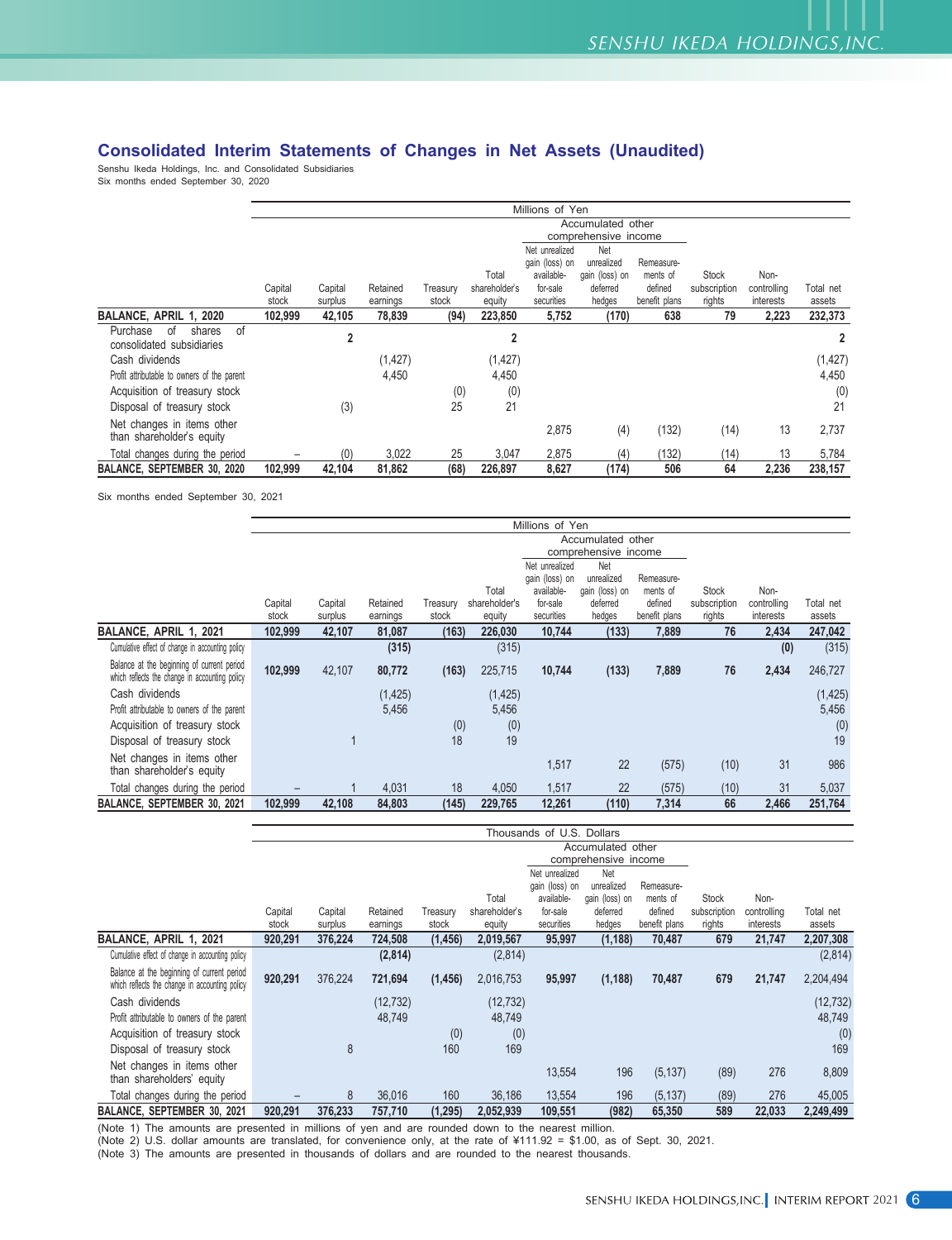#### **Consolidated Interim Statements of Cash Flows (Unaudited)**

Senshu Ikeda Holdings, Inc. and Consolidated Subsidiaries Six months ended 30th September, 2021 and 2020

|                                                                                  |                | Thousands of<br>U.S. dollars |                 |
|----------------------------------------------------------------------------------|----------------|------------------------------|-----------------|
|                                                                                  | 2021           | Millions of yen<br>2020      | 2021            |
| Cash flows from operating activities                                             |                |                              |                 |
| Income before income taxes                                                       | ¥<br>6,895     | ¥<br>5.421                   | \$<br>61,606    |
| Depreciation                                                                     | 2,356          | 2,722                        | 21,050          |
| Loss on impairment of fixed assets                                               | 3              | 3                            | 26              |
| Amortization of goodwill                                                         | 13             | 13                           | 116             |
| (Earnings) losses from investments under the equity method                       | $\overline{2}$ | 14                           | 17              |
| Increase (decrease) in reserve for possible loan losses                          | 758            | 344                          | 6,772           |
| Increase (decrease) in accrued bonuses                                           | 339            | 219                          | 3,028           |
| Decrease (increase) in net defined benefit asset                                 | (187)          | (71)                         | (1,670)         |
| Increase (decrease) in net defined benefit liability                             | (5)            | (3)                          | (44)            |
| Increase (decrease) in reserve for reimbursement of deposits                     | (58)           | (64)                         | (518)           |
| Increase (decrease) in reserve for point services                                | (13)           | (29)                         | (116)           |
| Increase (decrease) in reserve for contingent losses                             | (13)           | 44                           | (116)           |
| Interest income                                                                  | (22, 167)      | (21, 258)                    | (198,061)       |
| Interest expenses                                                                | 513            | 704                          | 4,583           |
| (Gain) loss on securities                                                        | (310)          | (695)                        | (2,769)         |
| (Gain) loss on money held in trust                                               | (8)            | 97                           | (71)            |
| (Gain) loss on foreign exchange                                                  | (104)          | $\mathbf{1}$                 | (929)           |
| (Gain) loss on sales or disposal of fixed assets, net                            | 6              | (14)                         | 53              |
| Net (increase) decrease in loans and bills discounted                            | (126, 644)     | (181, 850)                   | (1, 131, 558)   |
| Net increase (decrease) in deposits                                              | 144,402        | 295,198                      | 1,290,225       |
| Net increase (decrease) in negotiable certificates of deposit                    | 39,950         |                              | 356,951         |
| Net increase (decrease) in borrowed money (excluding subordinated borrowings)    | 53,388         | 152,894                      | 477,019         |
| Net (increase) decrease in due from banks (excluding due from the Bank of Japan) | 977            | (2,049)                      | 8,729           |
| Net (increase) decrease in trading account securities                            |                | 13                           |                 |
| Net (increase) decrease in call loans and bills bought and others                | 775            | (3,939)                      | 6,924           |
| Net (increase) decrease in call money and bills sold and others                  | 230,000        |                              | 2,055,039       |
| Net increase (decrease) in payables under securities lending transactions        | 4,830          |                              | 43,155          |
| Net (increase) decrease in foreign exchange (assets)                             | (598)          | 54                           | (5, 343)        |
| Net increase (decrease) in foreign exchange (liabilities)                        | (171)          | (45)                         | (1,527)         |
| Net increase (decrease) in borrowed money from trust account                     | 45             |                              | 402             |
| Interest received                                                                | 22,248         | 21,601                       | 198,784         |
| Interest paid                                                                    | (550)          | (880)                        | (4, 914)        |
| Other                                                                            | 3,148          | 3,582                        | 28,127          |
| Subtotal                                                                         | 359,823        | 272,029                      | 3,215,001       |
| Income taxes refund                                                              | 380            | 656                          | 3,395           |
| Net cash provided by (used in) operating activities                              | ¥<br>360,203   | ¥<br>272,685                 | \$<br>3,218,397 |

(Note 1) The amounts are presented in millions of yen and are rounded down to the nearest million.

(Note 2) U.S. dollar amounts are translated, for convenience only, at the rate of ¥111.92 = \$1.00, as of Sept. 30, 2021.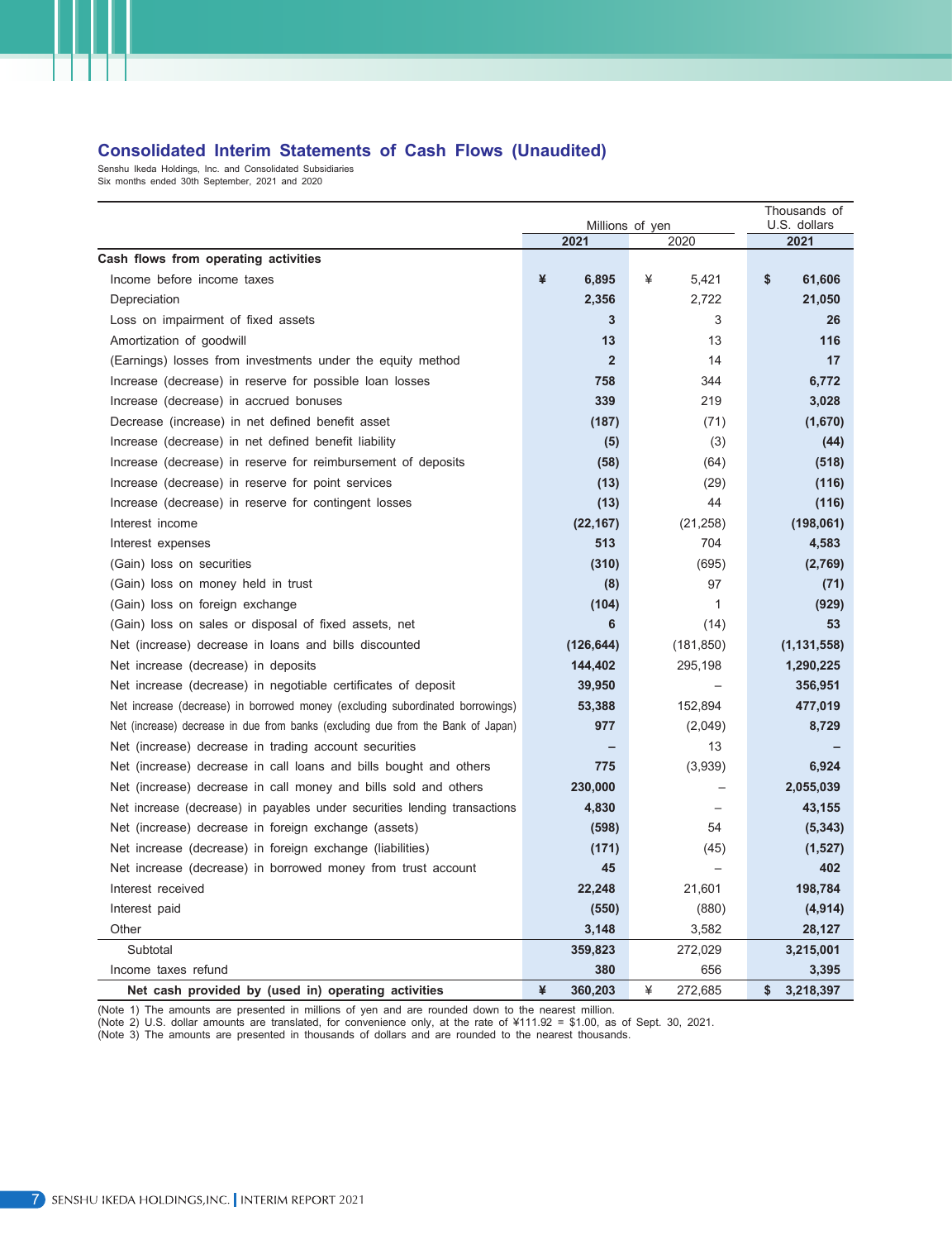### **Consolidated Interim Statements of Cash Flows (Unaudited)**

Senshu Ikeda Holdings, Inc. and Consolidated Subsidiaries Six months ended 30th September, 2021 and 2020

|                                                              |                 | Thousands of    |                  |
|--------------------------------------------------------------|-----------------|-----------------|------------------|
|                                                              |                 | Millions of yen | U.S. dollars     |
|                                                              | 2021            | 2020            | 2021             |
| Cash flows from investing activities                         |                 |                 |                  |
| Purchases of securities                                      | ¥<br>(108, 381) | ¥<br>(72, 749)  | \$<br>(968, 379) |
| Proceeds from sales of securities                            | 14,744          | 13,774          | 131,736          |
| Proceeds from maturity of securities                         | 52,312          | 58,492          | 467,405          |
| Increase in money held in trust                              | (4,500)         |                 | (40, 207)        |
| Purchases of tangible fixed assets                           | (1,061)         | (977)           | (9, 479)         |
| Purchases of intangible fixed assets                         | (437)           | (383)           | (3,904)          |
| Proceeds from sales of tangible fixed assets                 | 41              | 27              | 366              |
| Net cash provided by (used in) investing activities          | (47, 282)       | (1, 815)        | (422, 462)       |
|                                                              |                 |                 |                  |
| Cash flows from financing activities                         |                 |                 |                  |
| Proceeds from stock issuance to non-controlling shareholders |                 | 210             |                  |
| Cash dividends paid                                          | (1, 425)        | (1, 427)        | (12, 732)        |
| Cash dividends paid to non-controlling shareholders          |                 | (7)             |                  |
| Payment for non-controlling shareholders                     |                 | (200)           |                  |
| Purchases of treasury stock                                  | (0)             | (0)             | (0)              |
| Proceeds from disposition of treasury stock                  | 19              | 21              | 169              |
| Net cash provided by (used in) financing activities          | (1,406)         | (1,403)         | (12, 562)        |
|                                                              |                 |                 |                  |
| Effect of exchange rate changes on cash and cash equivalents | 3               | $\overline{2}$  | 26               |
| Net increase (decrease) in cash and cash equivalents         | 311,518         | 269,468         | 2,783,398        |
| Cash and cash equivalents at beginning of period             | 1,660,156       | 801,973         | 14,833,416       |
| Cash and cash equivalents at end of period                   | 1,971,674<br>¥  | ¥<br>1.071.442  | \$17,616,815     |

(Note 1) The amounts are presented in millions of yen and are rounded down to the nearest million.

(Note 2) U.S. dollar amounts are translated, for convenience only, at the rate of ¥111.92 = \$1.00, as of Sept. 30, 2021.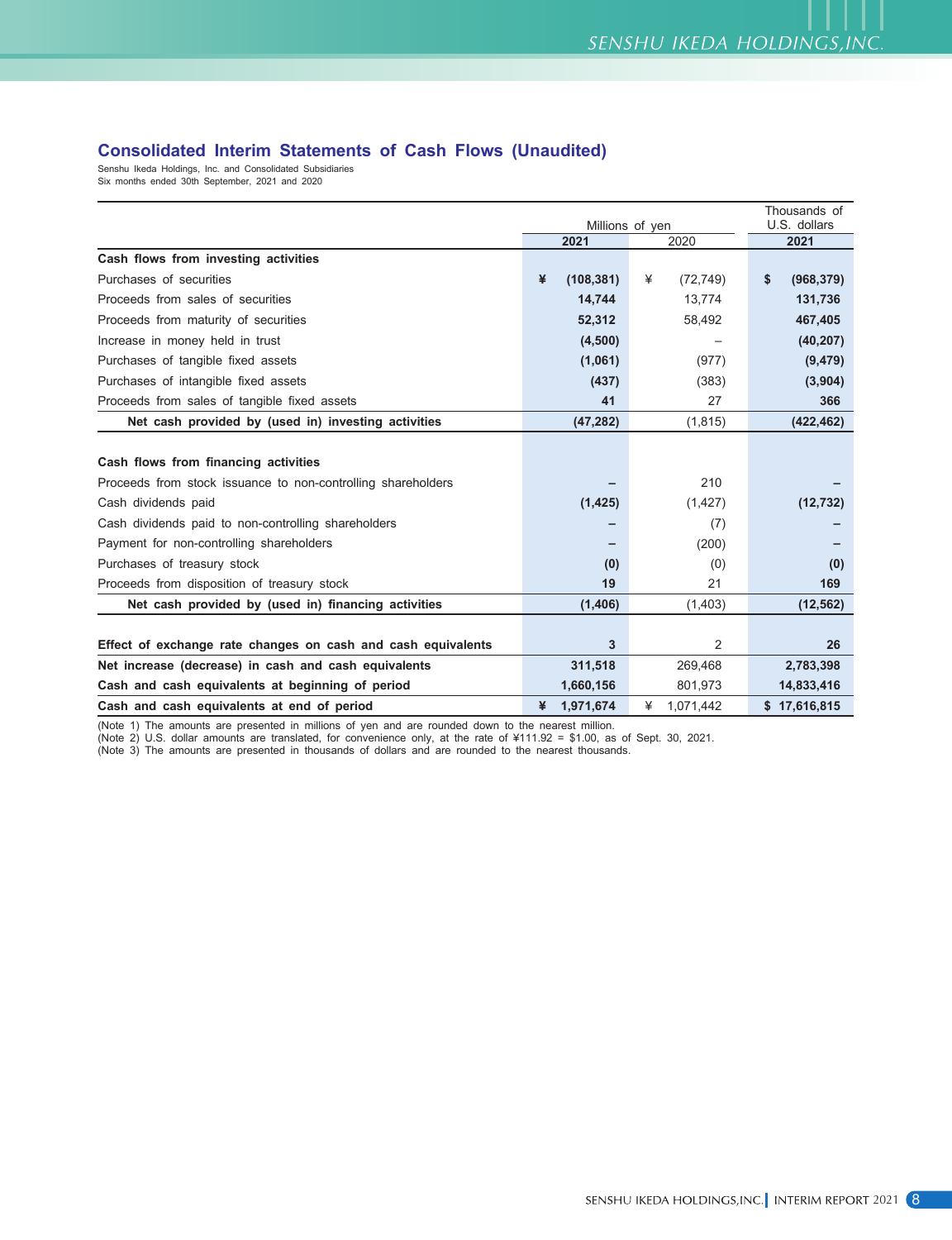## **Non-consolidated Financial Information of The Senshu Ikeda Bank (Unaudited) Non-consolidated Interim Balance Sheets (Unaudited)**

The Senshu Ikeda Bank, Ltd.

As of 30th September, 2021 and 31st March, 2021

|                                                                                    | Millions of yen     | Thousands of<br>U.S. dollars |                     |
|------------------------------------------------------------------------------------|---------------------|------------------------------|---------------------|
|                                                                                    | As of September 30, | As of March 31,              | As of September 30, |
|                                                                                    | 2021                | 2021                         | 2021                |
| <b>Assets</b>                                                                      |                     |                              |                     |
| Cash and due from banks                                                            | ¥<br>1,975,201      | 1,665,017<br>¥               | \$17,648,329        |
| Call loans and bills bought                                                        | 8,629               | 9,414                        | 77,099              |
| Monetary claims bought                                                             | 89                  | 79                           | 795                 |
| Money held in trust                                                                | 24,504              | 20,001                       | 218,942             |
| <b>Securities</b>                                                                  | 624,516             | 571,287                      | 5,580,021           |
| Loans and bills discounted                                                         | 4,440,011           | 4,311,595                    | 39,671,291          |
| Foreign exchange assets                                                            | 5,659               | 5,061                        | 50,562              |
| Other assets                                                                       | 31,836              | 43,056                       | 284,453             |
| Tangible fixed assets                                                              | 31,764              | 32,108                       | 283,809             |
| Intangible fixed assets                                                            | 4,187               | 4,573                        | 37,410              |
| Prepaid pension cost                                                               | 13,112              | 12,097                       | 117,155             |
| Deferred tax assets                                                                | 4,089               | 5,286                        | 36,535              |
| Customers' liabilities for acceptances and guarantees                              | 7,619               | 7,388                        | 68,075              |
| Reserve for possible loan losses                                                   | (13,906)            | (12, 825)                    | (124, 249)          |
| <b>Total assets</b>                                                                | ¥<br>7,157,316      | ¥<br>6,674,143               | \$63,950,285        |
|                                                                                    |                     |                              |                     |
| Liabilities and net assets                                                         |                     |                              |                     |
| Liabilities                                                                        |                     |                              |                     |
| Deposits                                                                           | ¥<br>5,566,247      | 5,420,391<br>¥               | \$49,734,158        |
| Negotiable certificates of deposit                                                 | 68,950              | 29,300                       | 616,065             |
| Call money and bills sold                                                          | 230,000             |                              | 2,055,039           |
| Payables under securities lending transactions                                     | 15,154              | 10,323                       | 135,400             |
| Borrowed money                                                                     | 1,016,806           | 962,961                      | 9,085,114           |
| Foreign exchange liabilities                                                       | 316                 | 487                          | 2,823               |
| Borrowed money from trust account                                                  | 45                  | $\overline{\phantom{0}}$     | 402                 |
| Other liabilities                                                                  | 28,705              | 24,718                       | 256,477             |
| Provision for employees' bonuses                                                   | 1,774               | 1,458                        | 15,850              |
| Accrued retirement benefits for directors and audit & supervisory<br>board members | 4                   | 4                            | 35                  |
| Reserve for reimbursement of deposits                                              | 333                 | 392                          | 2,975               |
| Reserve for point services                                                         | 44                  | 57                           | 393                 |
| Reserve for contingent losses                                                      | 1,158               | 1,171                        | 10,346              |
| Acceptances and guarantees                                                         | 7,619               | 7,388                        | 68,075              |
| <b>Total liabilities</b>                                                           | 6,937,160           | 6,458,655                    | 61,983,202          |
|                                                                                    |                     |                              |                     |
| Net assets                                                                         |                     |                              |                     |
| Shareholders' equity:                                                              |                     |                              |                     |
| Capital stock                                                                      | 61,385              | 61,385                       | 548,472             |
| Capital surplus                                                                    | 88,862              | 88,862                       | 793,977             |
| Retained earnings                                                                  | 58,312              | 55,164                       | 521,015             |
| Total shareholders' equity                                                         | 208,560             | 205,413                      | 1,863,473           |
| Net unrealized gain (loss) on available-for-sale securities                        | 11,705              | 10,208                       | 104,583             |
| Net unrealized gain (loss) on deferred hedges                                      | (110)               | (133)                        | (982)               |
| Total valuation and translation adjustments                                        | 11,595              | 10,075                       | 103,600             |
| Total net assets                                                                   | 220,155             | 215,488                      | 1,967,074           |
| Total liabilities and net assets                                                   | ¥<br>7,157,316      | ¥<br>6,674,143               | \$63,950,285        |

(Note 1) The amounts are presented in millions of yen and are rounded down to the nearest million.

(Note 2) U.S. dollar amounts are translated, for convenience only, at the rate of ¥111.92 = \$1.00, as of Sept. 30, 2021.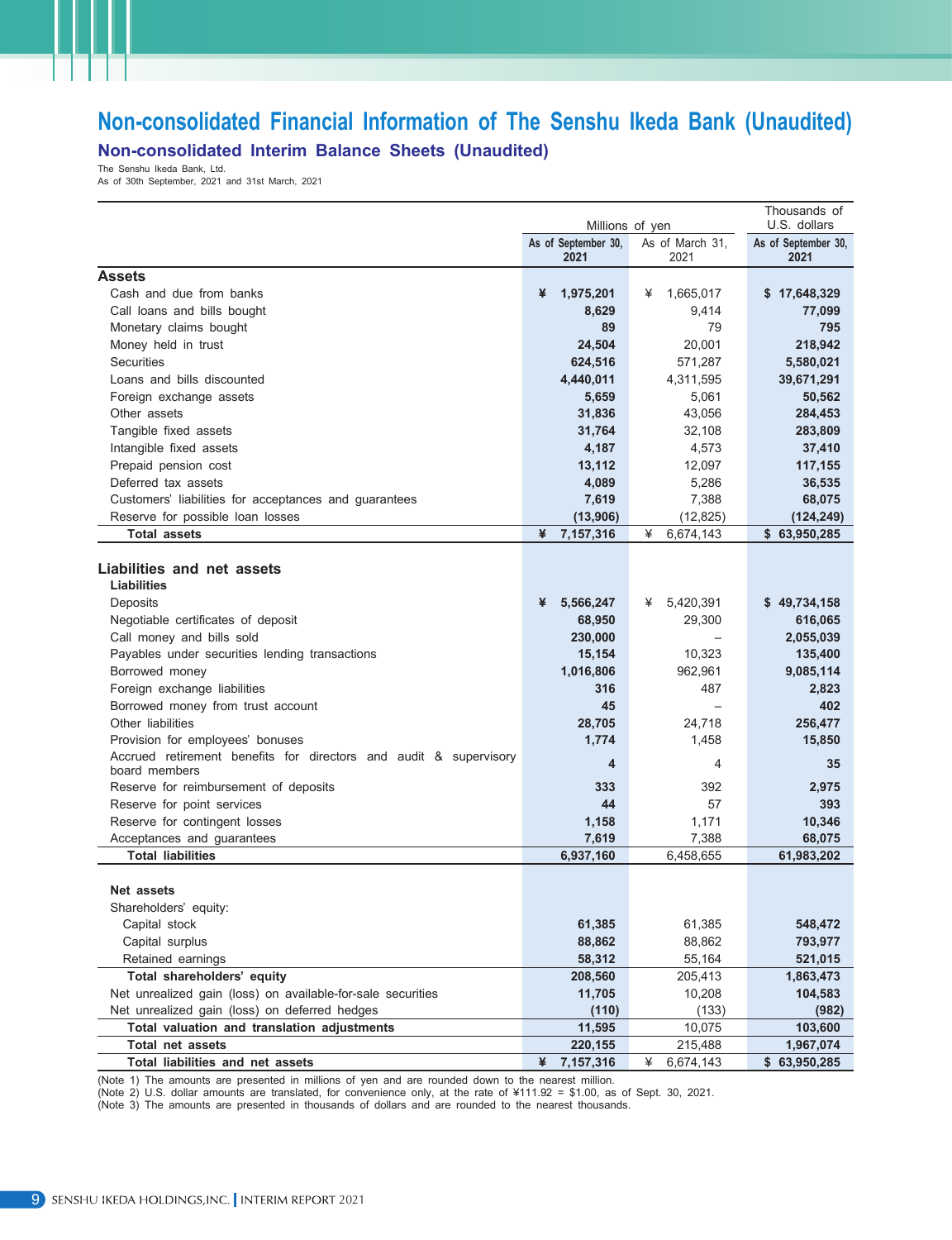## **Non-consolidated Interim Statements of Operations (Unaudited)**

The Senshu Ikeda Bank, Ltd.

Six months ended 30th September, 2021 and 2020

|                                        |             | Thousands of    |               |  |
|----------------------------------------|-------------|-----------------|---------------|--|
|                                        |             | Millions of yen | U.S. dollars  |  |
|                                        | 2021        | 2020            | 2021          |  |
| <b>Income</b>                          |             |                 |               |  |
| Interest income:                       |             |                 |               |  |
| Interest on loans and bills discounted | ¥<br>19,996 | ¥<br>19,650     | \$<br>178,663 |  |
| Interest and dividends on securities   | 2,256       | 2,380           | 20,157        |  |
| Other interest income                  | 755         | 247             | 6,745         |  |
| Trust fees                             | 1           |                 | 8             |  |
| Fees and commissions                   | 8,389       | 8,027           | 74,955        |  |
| Other operating income                 | 319         | 644             | 2,850         |  |
| Other income                           | 740         | 847             | 6,611         |  |
| <b>Total income</b>                    | 32,459      | 31,799          | 290,019       |  |
|                                        |             |                 |               |  |
| <b>Expenses</b>                        |             |                 |               |  |
| Interest expenses:                     |             |                 |               |  |
| Interest on deposits                   | 474         | 557             | 4,235         |  |
| Other interest expenses                | 21          | 129             | 187           |  |
| Fees and commissions                   | 4,497       | 4,426           | 40,180        |  |
| Other operating expenses               | 7           | 100             | 62            |  |
| General and administrative expenses    | 20,014      | 20,090          | 178,824       |  |
| Other expenses                         | 1,871       | 1,484           | 16,717        |  |
| <b>Total expenses</b>                  | 26,887      | 26,789          | 240,234       |  |
| Income before income taxes             | 5,571       | 5,009           | 49,776        |  |
| Income taxes                           |             |                 |               |  |
| Current                                | 368         | (371)           | 3,288         |  |
| Deferred                               | 371         | 807             | 3,314         |  |
| <b>Total income taxes</b>              | 739         | 435             | 6,602         |  |
| Net income                             | ¥<br>4,831  | ¥<br>4.574      | \$<br>43.164  |  |

(Note 1) The amounts are presented in millions of yen and are rounded down to the nearest million.

(Note 2) U.S. dollar amounts are translated, for convenience only, at the rate of ¥111.92 = \$1.00, as of Sept. 30, 2021.